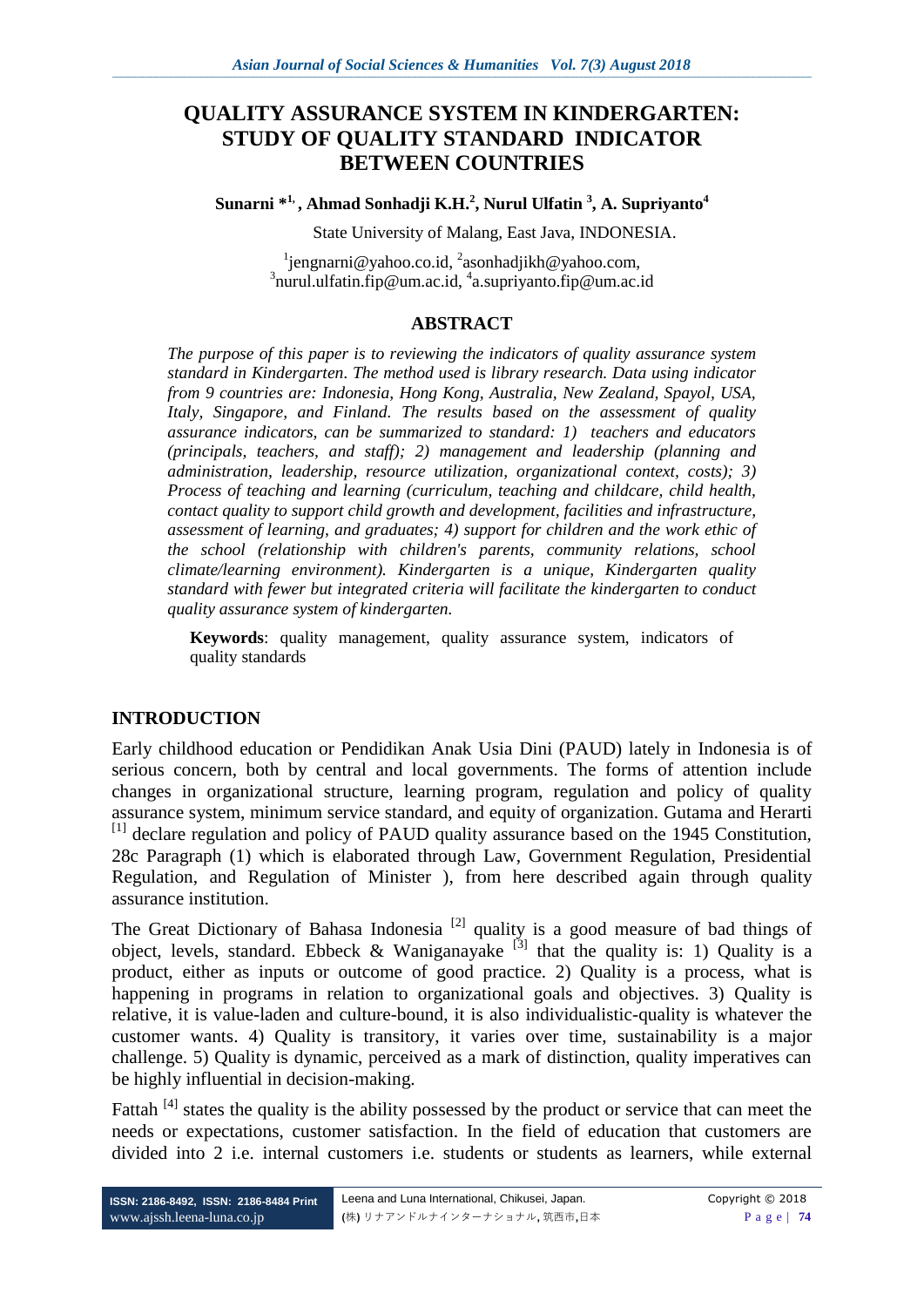customers are the community and the industrial world. Quality does not stand alone, many factors to achieve and maintain quality. The role and function of quality assurance system is needed.

Juran [5] states that quality objectives have many sources, among others, based on customer needs, so that every customer needs is a goal to be achieved. Haryati  $\left[6\right]$  stated that the improvement and development of quality in the field of education needs to be built nationally in an effort to improve the nation's competitiveness, image, and public accountability. Uchtiawati<sup>[7]</sup> research results found that the role of leadership is very important in internal and external quality assurance. Sukrisno <sup>[8]</sup> research results suggest that the stronger the quality of school culture will be followed by the more effective the school quality assurance system. Chan, Lee & Choy<sup>[9]</sup> stated that to improve the quality of education, especially in the Early Childhood Education of Hong Kong involves all parties, namely government policy, teachers as educators, and good school administration.

Kindergarten is one of the formal education path. Every formal organization needs quality assurance is no exception with educational organizations from Kindergarten to Higher Education. Regulation of the Minister of National Education (Permendiknas), Number 63, Year 2009, Chapter 1 Article 1 on Education Quality Assurance System [10].

Central Bureau of Statistics/BPS<sup>[11]</sup> number of kindergarten schools in Indonesia reaches 70,917. The National Accreditation Board - Early Childhood Education and non-formal education/BAN-PNF<sup>[12]</sup> has accredited 8,927 consisting of KB, TK, LKP, Unit of Similar Courts, and others (18 program spreads) with accreditation status A, B and C There are still many kindergartens in Indonesia that have not been accredited.

Sallis  $[13]$  mentions there are fundamental differences between quality control, quality assurance, and total quality. Quality control is the oldest quality concept, a post-production process that tracks and rejects defective items. Quality assurance to prevent errors since the beginning of the production process. A way of producing products that are free from defects and errors. Total quality expansion and development of quality assurance. TQM is an effort to create a quality culture, which encourages all of its staff members to satisfy customers. In the concept of integrated quality the customer is king.

Sonhadji  $[14]$  stated that quality assurance is basically a government policy, so that the organization is more qualified. Education requires standardization of quality. Special internal quality assurance is done as a policy of institution/initiative from institution based on ability and condition of that institution. Sani; Pramuniati; and Mucktiany <sup>[15]</sup> states that based on the general quality assurance model, basically the quality assurance process contains four functional characteristics: 1) standard setting, 2) compliance, 3) continuous evaluation, and 4) quality improvement. The educational quality assurance cycle at the education unit level is shown in Figure 1.



**Figure 1. Quality Assurance Cycle of Education Unit**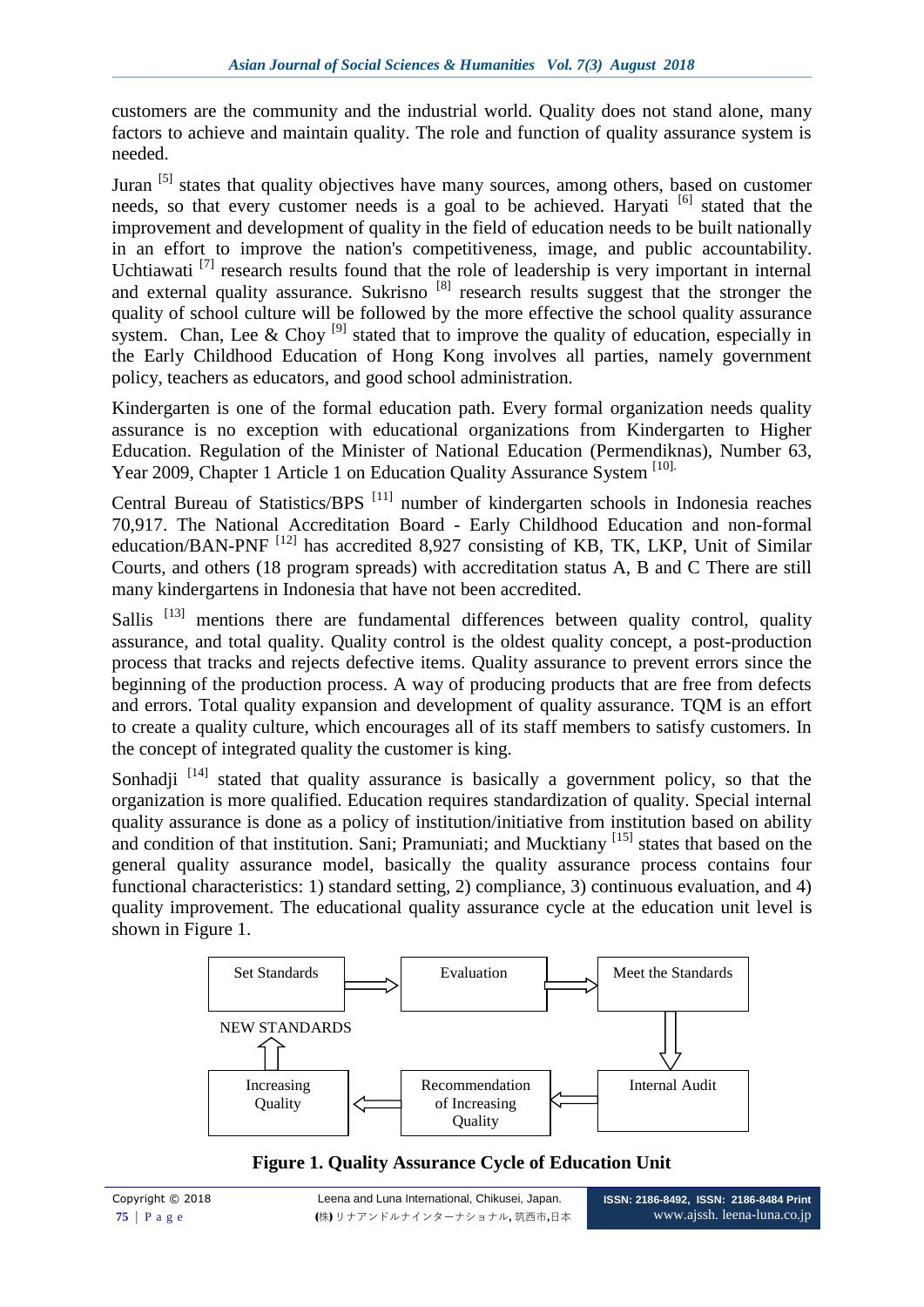Based on the above background, the quality assurance of education is very important in the field of education, both at the level of education unit and national level. Improving the quality of education means improving the image of the nation, public accountability, and the competitiveness of the nation.

## **METHODOLOGY**

This study uses literature review approach. Creswell <sup>[16]</sup> states that the literature review is a summary of journal articles, books, and some documents that describe information in the past and present, organizing the literature into several topics, and documents needed for a proposed study. Johnson and Christensen<sup>[17]</sup> stated that literature review research can be used in quantitative or qualitative research. To investigate quality assurance indicators in kindergarten using books, the results of research derived from thesis, thesis, and dissertation, as well as published research results in the form of proceedings or journals both nationally and internationally.

Kindergarten quality standards are taken from 9 countries: Indonesia, Hong Kong, Australia, New Zealand, Spayol, USA, Italy, Singapore and Finland. All information and documents obtained are used as study materials to achieve the purpose of this writing is to review quality assurance standards at the kindergarten level. The author list all the indicators of quality assurance of kindergarten, then concluded simply.

## **FINDINGS**

Indicators of quality assurance especially in kindergarten schools are taken from the following countries: Indonesia, Hong Kong, Australia, New Zealand, Spayol, USA, Italy, Singapore and Finland. The country has various quality assurance components, among others:

### *First, an indicator of quality assurance in Kindergarten in the State of Indonesia.*

Quality assurance is contained in the Minister of National Education Regulation Number 63, 2009<sup>[10]</sup> on the Quality Assurance System of Education, which consists of: content, process, competence of graduates, educators and education personnel, facilities and infrastructure, management, financing, and assessment. Regulation of the Minister of National Education Number 63 Year 2009 on Quality Assurance System of Kindergarten Education. Attachment III of the Regulation of the Minister of National Education Number 52 Year 2009 regarding the instruments of data collection and information supporting the accreditation component are grouped into 4, namely: 1) the level of progress achievement, 2) educators and education personnel, 3) content, process and assessment standards; and 4) facilities for infrastructure, management and financing.

### *Second, an indicator of quality assurance Kindergarten in Hong Kong State.*

Hong Kong Education Dept  $^{[18]}$ , that performance indicators are presented in four main domains or areas: a) Management and organization (planning and administration, leadership, staff management, resource utilization, self-evaluation); b) Teaching and learning process (curriculum design, teaching and caring for children, children's learning, assessment of learning experience); c) Support for children and school ethos (caring and supporting educational services, relationships with parents with outsiders, school climate); and d) Child development (intellectual, linguistic, physical, personal and psychological, moral and social, aesthetic and cultural, basic knowledge).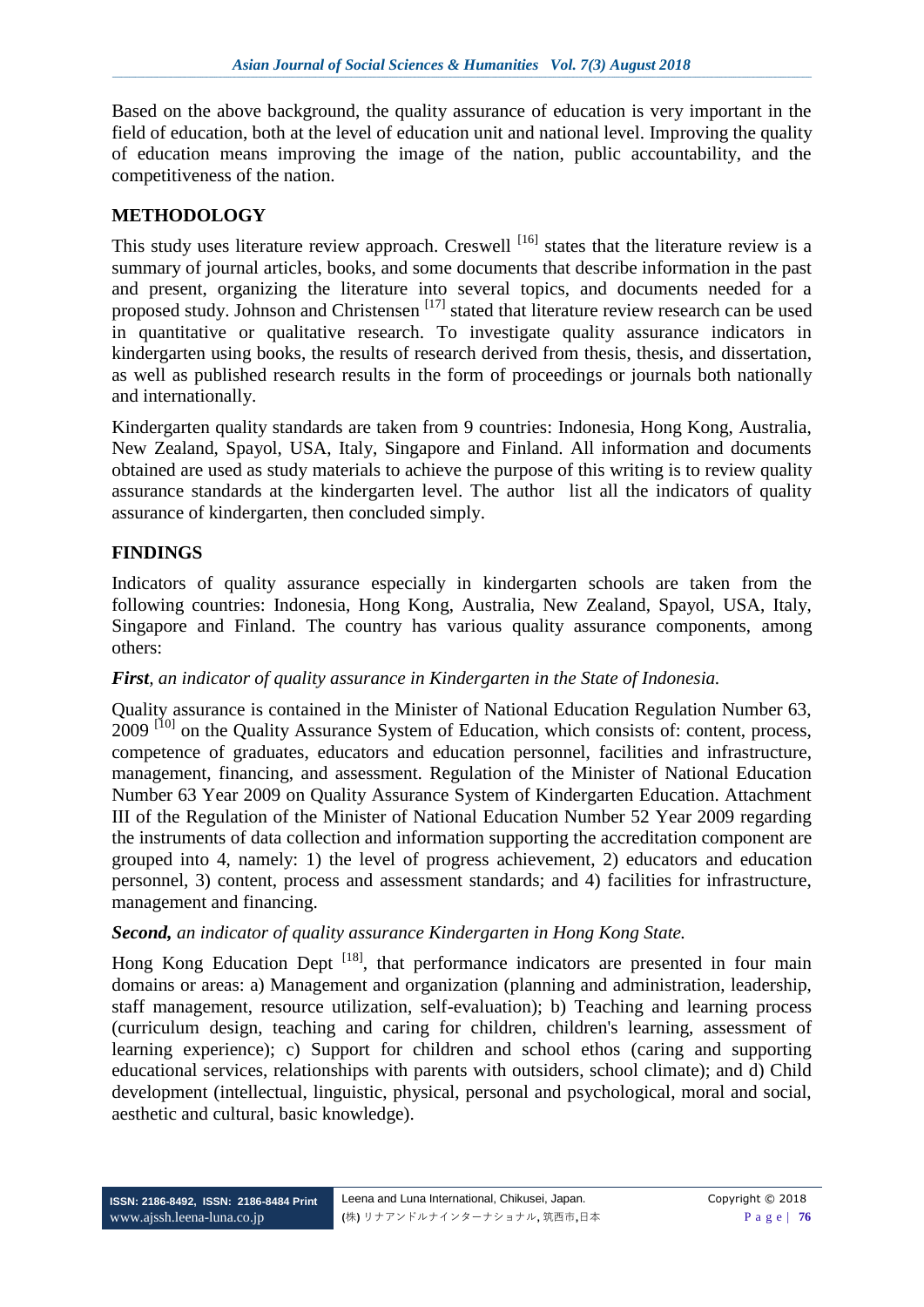### *Third, quality assurance Kindergarten in the State of Australia.*

Australian Government, The Australian Children's Education and Care Quality Authority  $(ACECOA)^{[19]}$  states that there are 7 areas of quality: 1) educational program and practice, 2) children's health and safety, 3) physical environment, 4) staffing arrangements, 5) relationships with children, 6) collaborative partnership with families and communities, and 7) leadership and service management.

### *Fourth is the State of New Zealand,*

The Education Review Office (ERO)  $[20]$  that performance criteria are assessed from: a) organizational context, b) establishing services, c) curriculum services, d) learners, e) f) responding to diversity , g) leadership, and h) governance and management.

### *Fifth, the Spayol country, Early Childhood Care and Education (ECCE) [21] that quality assurance in Spain*

It covers 5 areas, including: a) the quality of the context to support the learning and development of children; b) the quality of processes to support learning and development children, c) quality of children's learning experience and achievement, and d) quality of management and leadership to learn.

**Sixth,** quality assurance Kindergarten in USA namely National Association for the Education of Young Children (NAEYC) [22]

Broadly have standards and criteria: 1) children that include: assessment of the student progress (assessment of cild progress), the curriculum, health, relationships, and teaching; 2) administration includes: the physical environment as well as leadership and management; 3) teachers; and 4) relationships (partnerships) which include: family and community relationships.

Based on 4 standards and criteria, hereinafter translated into 10 standards. The ten NAEYC standards include: a) Partnerships, program standards: the program promotes positive relationships between all children and adults to encourage each child's sense of personal value and belonging as part of the community and to encourage capability each child to contribute as a responsible member of the community; b) Curriculum, standard program: this program implements curriculum consistent with goals for children and promotes learning and development in each of the following areas: social, emotional, physical, linguistic, and cognitive; c) Teaching (teaching), the standard program: the program uses appropriate, effective developmental, cultural and language approaches that enhance the learning and development of each child in the context of the program curriculum objectives; d) Assessment of child progress, standard program: This program is informed by the system's ongoing, formal, and informal assessment approaches to provide information on children's learning and development. This assessment occurs in the context of reciprocal communication with the family and with sensitivity to the cultural context in which children develop. assessment results are used for children by informing children about voice decisions, teaching, and program improvement; e) Health (health), the standard program: this program promotes the nutrition and health of children and protects children and staff from illness and injury; f) Teachers, program standards: this program employs and supports teaching staff who possess the educational qualifications, knowledge, and professional commitment necessary to improve the learning and development of children and to support the diverse needs of families and interests; g) Family, standard program: this program builds and maintains collaborative relationships with each child's family to encourage child development in all settings. This relationship is sensitive to the composition of family, language, and culture; h) Community Relationships, Program Standards: This program builds links with and uses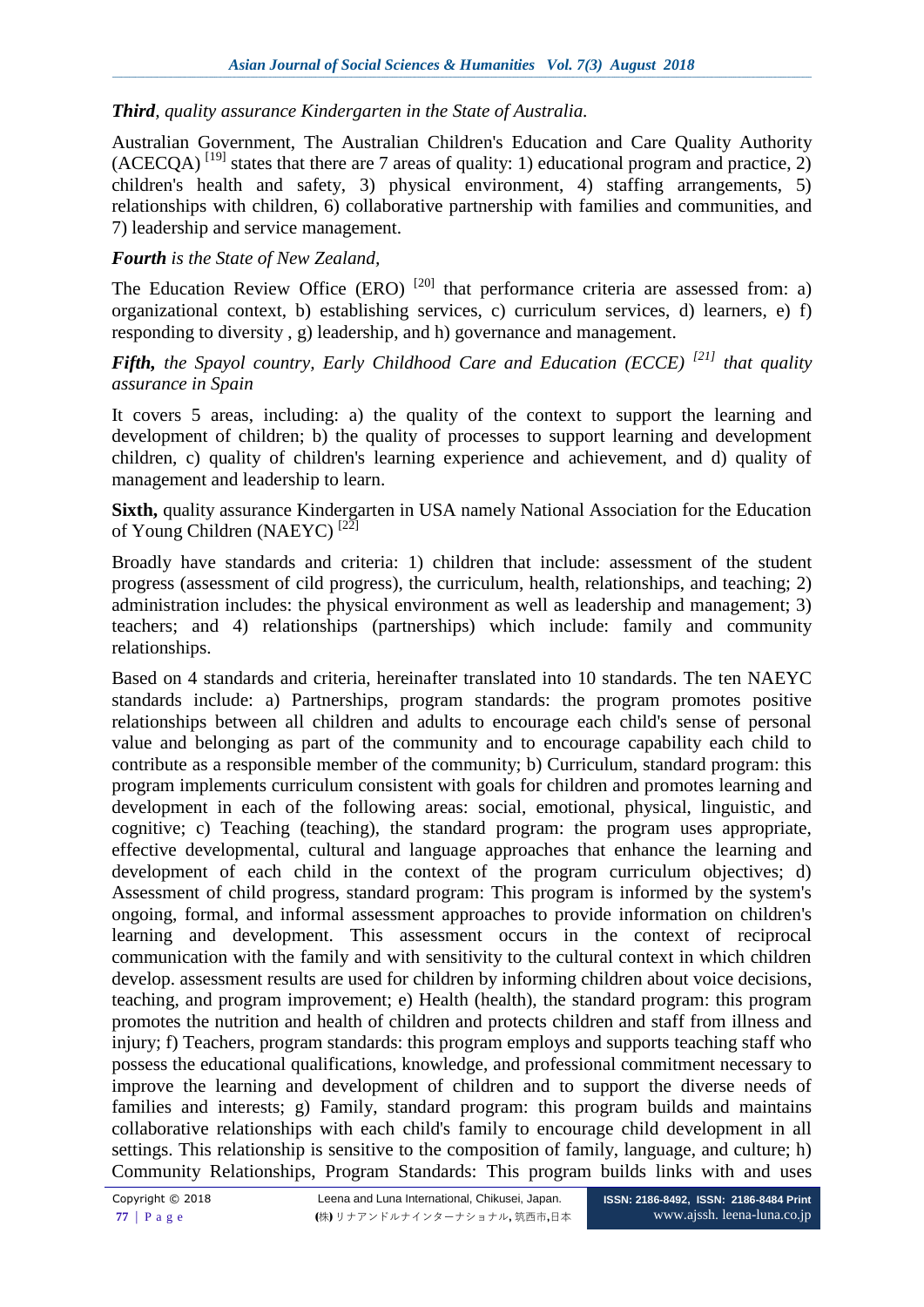resources from the community of children to support the achievement of program objectives; i) Physical Environment, standard program: This program has a safe and healthy environment that provides a suitable and well-maintained indoor and outdoor physical environment. The environment includes facilities, equipment, and materials to facilitate child and staff learning and development; and j) Leadership and management (leadership and management), the standard program: the program effectively implements policies, procedures and systems that support stable and strong staff, fiscal and program management so that all children, families and staff have high quality experience.

**Seventh,** quality assurance in Northern Italy,

The learning approach at Reggio Emilia<sup>[23]</sup> consists of: child-centered learning, creativity and aesthetics, cooperation, the environment, documentation, and relationships with children's parents. The principles in Reggio Emilia include: a) Children who are strong, interested, capable and have curiosity; b) Children learn to cooperate with others ie with other children, families, teachers, and the community; c) Children have "a hundred languages" which means they know things like moving, drawing, painting, building, sculpting, collage, acting, singing, playing music and more; d) Children learn in the space they are in, they need beauty, an orderly room where everything has a purpose and can help children learn; e) Children are able to survive long, sustainable learning when topics are of interest to them; f) The teacher listens and observes the children closely, asks questions, and explores the ideas of the children; g) The teacher provides an experience that "provokes" the child's thinking and learning; h) Teachers documenting children's work so they can talk to each other and children better understand the thinking and education of children in general; i) Parents provide ideas and skills, which make them an active partner in children's learning.

**Eighth**, quality assurance criteria in Singapore State

It is consist of: 1) management and organization, 2) learning and learning, 3) supporting / motivating students and school culture, and 4) student development.

#### **Ninth**, the quality assurance criteria in the Finnish state

According to the European Commission<sup>[24]</sup> there are guarantees for quality-related structures and dealing with students. Quality related to structure: government, personnel, funding, and evaluation. Quality related to students: curriculum implementation, learning support, growth and welfare, inclusion and influence, school co-operation with parents, safety of learning environment. Quality assurance from 9 countries is presented in Table 1.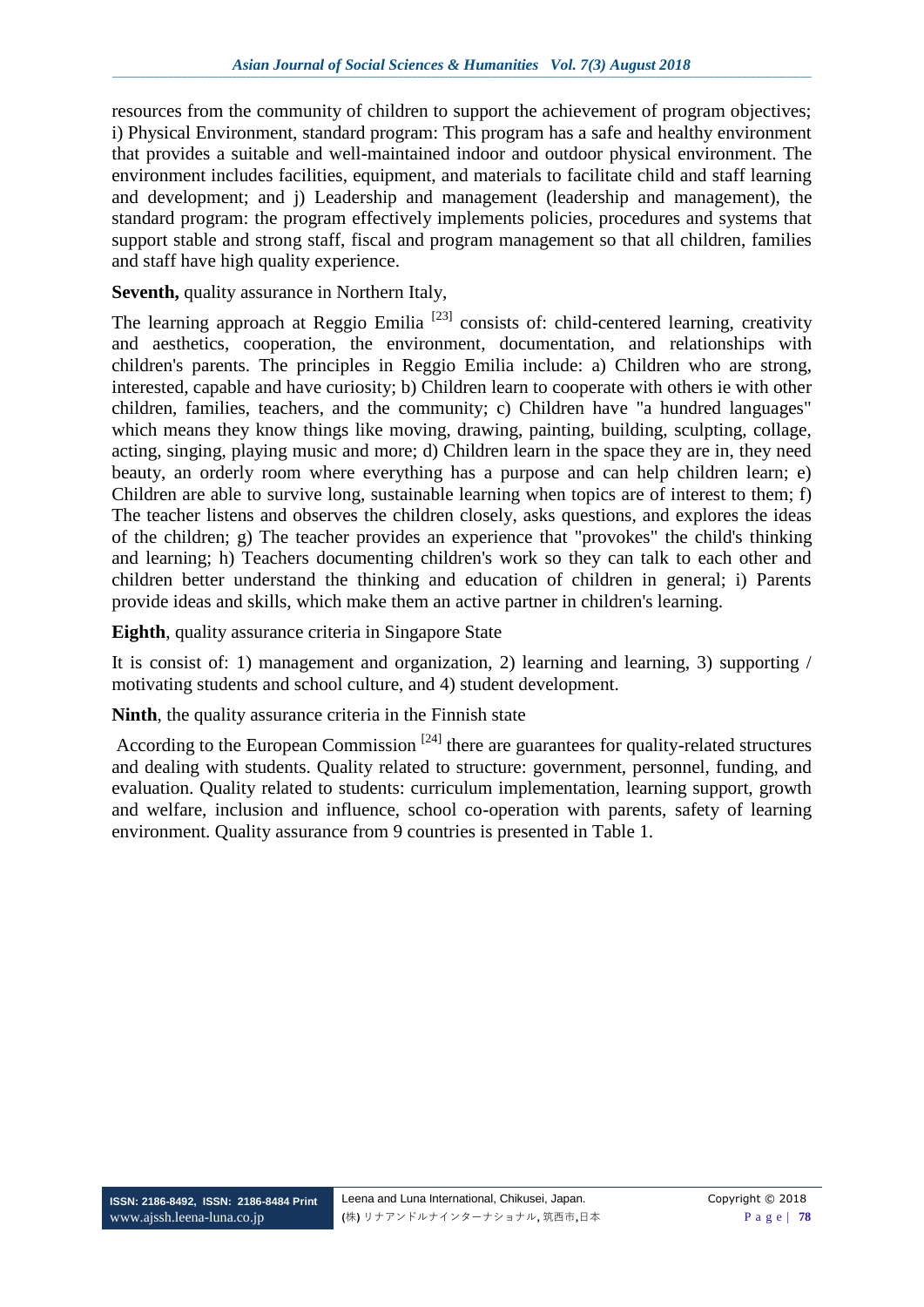| No.                         | Countries                             |                                                                                                                                                                      |                                                               |                              |                                                                                   |  |
|-----------------------------|---------------------------------------|----------------------------------------------------------------------------------------------------------------------------------------------------------------------|---------------------------------------------------------------|------------------------------|-----------------------------------------------------------------------------------|--|
|                             | Indonesia                             | Hong Kong                                                                                                                                                            | Australia                                                     | New Zealand                  | Spayol                                                                            |  |
|                             | Content                               | Management<br>organization<br>and<br>administration,<br>(Planning)<br>and<br>staff<br>leadership,<br>management,<br>utilization,<br>self-<br>resource<br>evaluation) | Educational program and practice                              | Organizational context       | The context quality to support<br>children's<br>learning<br>and<br>development    |  |
| $\mathcal{D}_{\mathcal{L}}$ | Process                               | Teaching and learning process<br>(curriculum design, teaching and<br>caring for children, children's<br>learning, assessment of learning<br>experience)              | Children's health and safety                                  | <b>Build services</b>        | The<br>Process<br>quality<br>to<br>support children's learning<br>and development |  |
| 3                           | Competence of<br>graduates            | Support for children and school<br>(caring)<br>ethos<br>and<br>supporting<br>services, relationships with parents<br>and external agencies, school<br>climate)       | Physical environment                                          | <b>Curriculum Service</b>    | children's<br>The quality of<br>learning<br>experience<br>and<br>achievement      |  |
| 4                           | Educators &<br>education<br>personnel | Child development (intellectual,<br>linguistic, physical, personal and<br>psychological, moral and social,<br>aesthetic<br>and<br>cultural,<br>basic<br>knowledge).  | Staffing arrange ments                                        | Student and learning         | The Quality management and<br>leadership to learn                                 |  |
| 5                           | Infrastructure                        |                                                                                                                                                                      | Relationships with children                                   | The success of the child     |                                                                                   |  |
| 6                           | Management                            |                                                                                                                                                                      | Collaborative partnership<br>with<br>families and communities | Respond to diversity         |                                                                                   |  |
| 7                           | Financing                             |                                                                                                                                                                      | Leadership<br>and<br>service<br>management                    | Leadership                   |                                                                                   |  |
| 8                           | Evaluation                            |                                                                                                                                                                      |                                                               | Governance and<br>management |                                                                                   |  |

## **Table 1.** *Quality Assurance of Kindergarten from Various Countries*

Copyright © 2018 Leena and Luna International, Chikusei, Japan. **79** | P a g e (株) リナアンドルナインターナショナル, 筑西市,日本 **ISSN: 2186-8492, ISSN: 2186-8484 Print** www.ajssh. [leena-luna.co.jp](http://www.ajssh.leena-luna.co.jp/)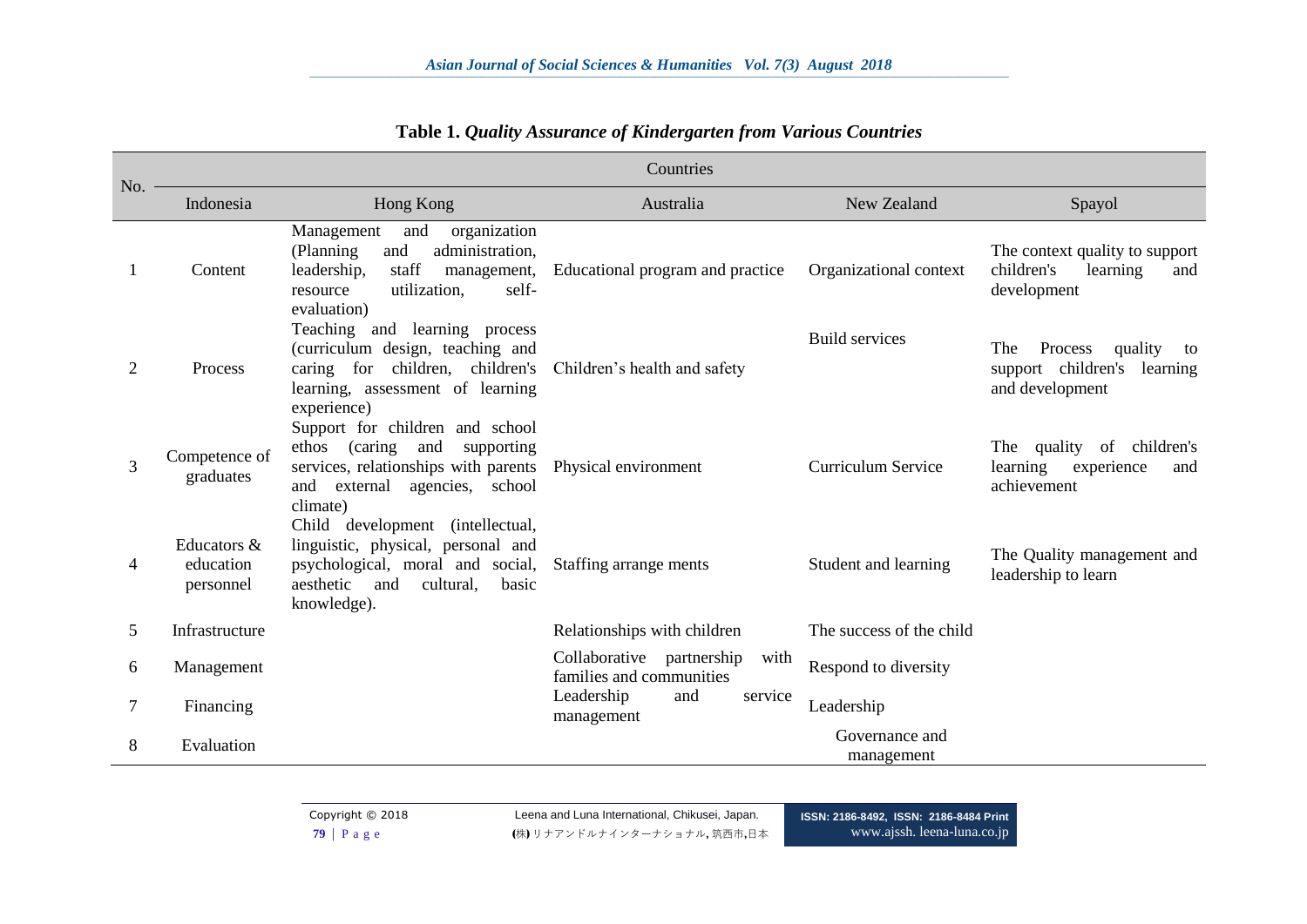| No. | Countries                           |                                                                                             |                                              |                                                                                                                                 |  |  |
|-----|-------------------------------------|---------------------------------------------------------------------------------------------|----------------------------------------------|---------------------------------------------------------------------------------------------------------------------------------|--|--|
|     | <b>USA</b>                          | Italy                                                                                       | Singapore                                    | Finland                                                                                                                         |  |  |
| 1.  | Partnership                         | Children who are strong, interested,<br>have ability and have curiosity.                    | Management & Organization                    | with<br>relationships<br>Structural:<br>government, personnel, funding,<br>and evaluation<br>Students: curriculum,<br>learning, |  |  |
| 2.  | Curriculum                          | Children learn to work with others                                                          | Theaching and learning                       | growth $\&$ welfare,<br>inclusion,<br>cooperation with parents, learning<br>environment                                         |  |  |
| 3.  | Teaching                            | Children have "a hundred languages"                                                         | Suport for students<br>and school<br>culture |                                                                                                                                 |  |  |
| 4.  | <b>Child Progress</b><br>Assessment | Children learn in the room they are in                                                      | Student development                          |                                                                                                                                 |  |  |
| 5.  | Health                              | Children are able to survive long to<br>learn                                               |                                              |                                                                                                                                 |  |  |
| 6.  | Thecher                             | Master listens and observes the<br>children closely                                         |                                              |                                                                                                                                 |  |  |
| 7.  | Family                              | The teacher provides an experience<br>that "provokes" the child's thinking<br>and learning. |                                              |                                                                                                                                 |  |  |
| 8.  | Public relations                    | The teacher documents the work of<br>the child                                              |                                              |                                                                                                                                 |  |  |
| 9.  | Physical Environment                | Parents provide ideas and skills                                                            |                                              |                                                                                                                                 |  |  |
| 10. | Leadership and<br>management        |                                                                                             |                                              |                                                                                                                                 |  |  |

#### **Continued Table 1.** *Quality Assurance of Kindergarten from Various Countries*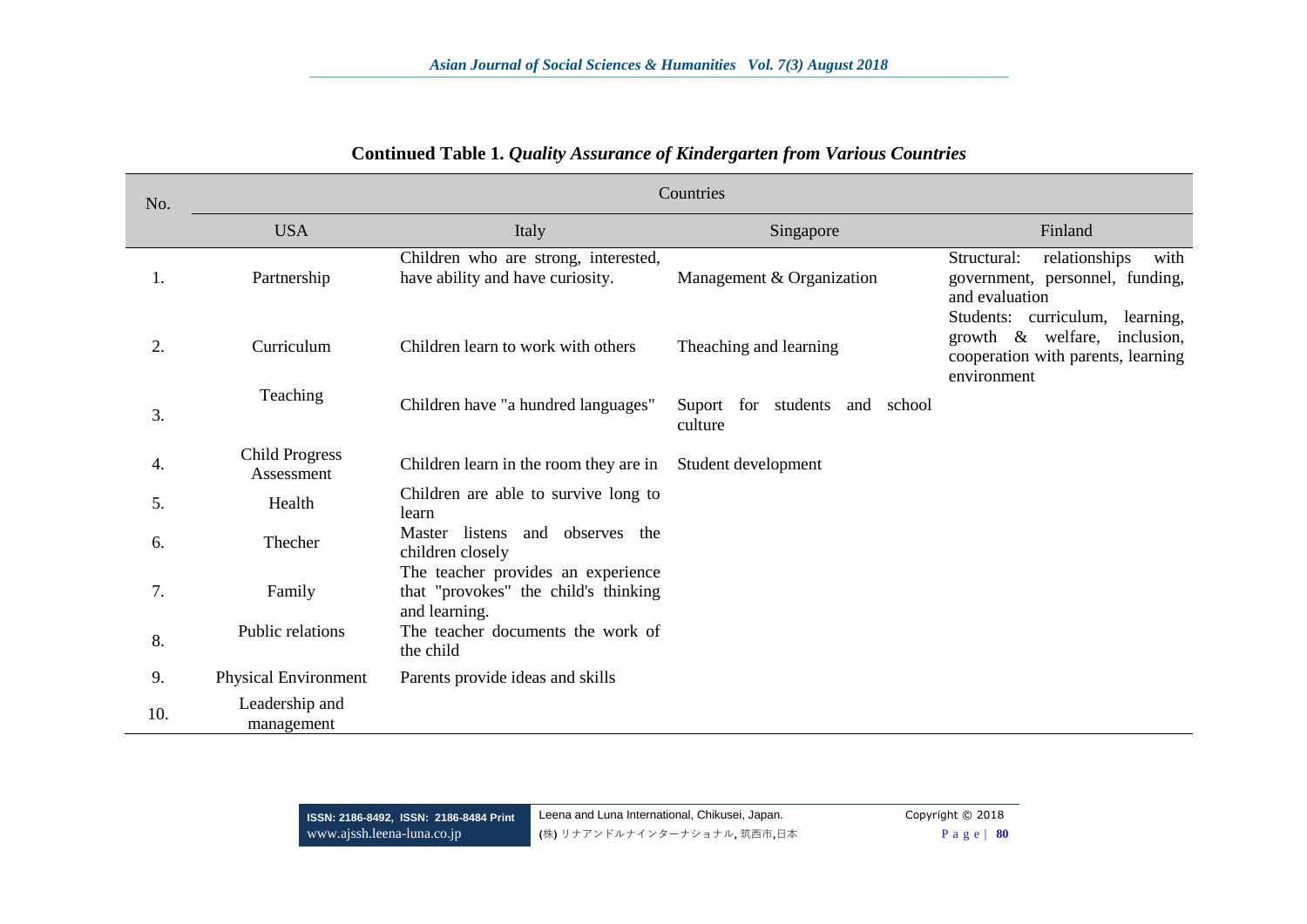#### **DISSCUSION**

Quality assurance criteria between country one with other countries vary according to the needs of a country. USA Country is the country that has the most criteria that is 10 criteria, Italy has 9 criteria, while Indonesia and New Zealand have 8 criteria. The least criterion is owned by Finnish country which is 2 criteria, but it covers many things that are criterion related to structural (relation with government, personnel, funding, and evaluation) and related to student (curriculum, learning, growth & prosperity, inclusion, cooperation with parents, and learning environment).

Quality assurance based on the same criteria as the country of Indonesia is: 1) standard of content in other words curriculum, study or learning, quality support child development, child health, child progress, children diversity. 2) process standards: process quality to support the growth and development of children, relationships with students, family relationships. 3) standards of educators and education personnel in other words staff, teachers. 4) standard means of infrastructure in other words the physical environment, 5) graduates in other words the success of children. 6) financing or financial standards. 7) assessment standards in other words the quality of children's learning management and achievement. 8) management standards in other words leadership and management, organizational context, build services.

The similarities of the nine most dominant countries are: the areas of content, processes, and management. Things that have little in common are financing. Based on the above quality assurance studies, it can be grouped into 4 standards: 1) educators and teachers (principals, teachers, and staff); 2) management and leadership (planning and administration, leadership, resource utilization, organizational context, costs); 3) Teaching and learning process (curriculum, teaching and child care, child health, quality of contact to support child growth and development, facilities and infrastructure, and assessment of learning, graduates; and 4) support for children and work ethic of school , community relations, school climate/learning environment).

Tsinidou, Gerogiannis, and Fitsilis<sup>[25]</sup> research results suggest that assessment of the criteria of quality terdiri: academic staff, administration service, library service, curriculum structure, location, infrastructure, career prospects. Sunarni  $^{[26]}$  states many factors that affect the quality of education, namely internal and external factors. The quality assurance procedure has the following steps: a) planning, b) implementation, c) control / monitoring / reporting process, d) self-evaluation, e) quality audit, f) corrective action, and g) quality improvement. Barber, Cohrssen, and Chrurh  $^{[27]}$  The results of the study stated that the application of Quality Area 1 of The National Quality Standards (NQS) is the education program and practice. The study finds that both the professional development opportunities available to educators as well as the delivery of content meet the needs of professional learning educated by educators. Advocacy of a more participatory, evidence-based approach to professional learning. In addition, the response rate of participants is an indication of the need for a systematic way to track and support the needs of specialist educator-specific learning in early childhood education and care (ECEC).

You Oian <sup>[28]</sup> conducted a study to analyze the difficulties faced by Chinese governments and scientists to achieve a balance between equity and quality in early childhood education (ECE) in various areas, especially in rural and migrant children. It was concluded that local government and central government will play an important role in determining whether the formulated policy is translated into action on the ground. It is important to increase funding for early childhood education in China and calculate its budget allocation.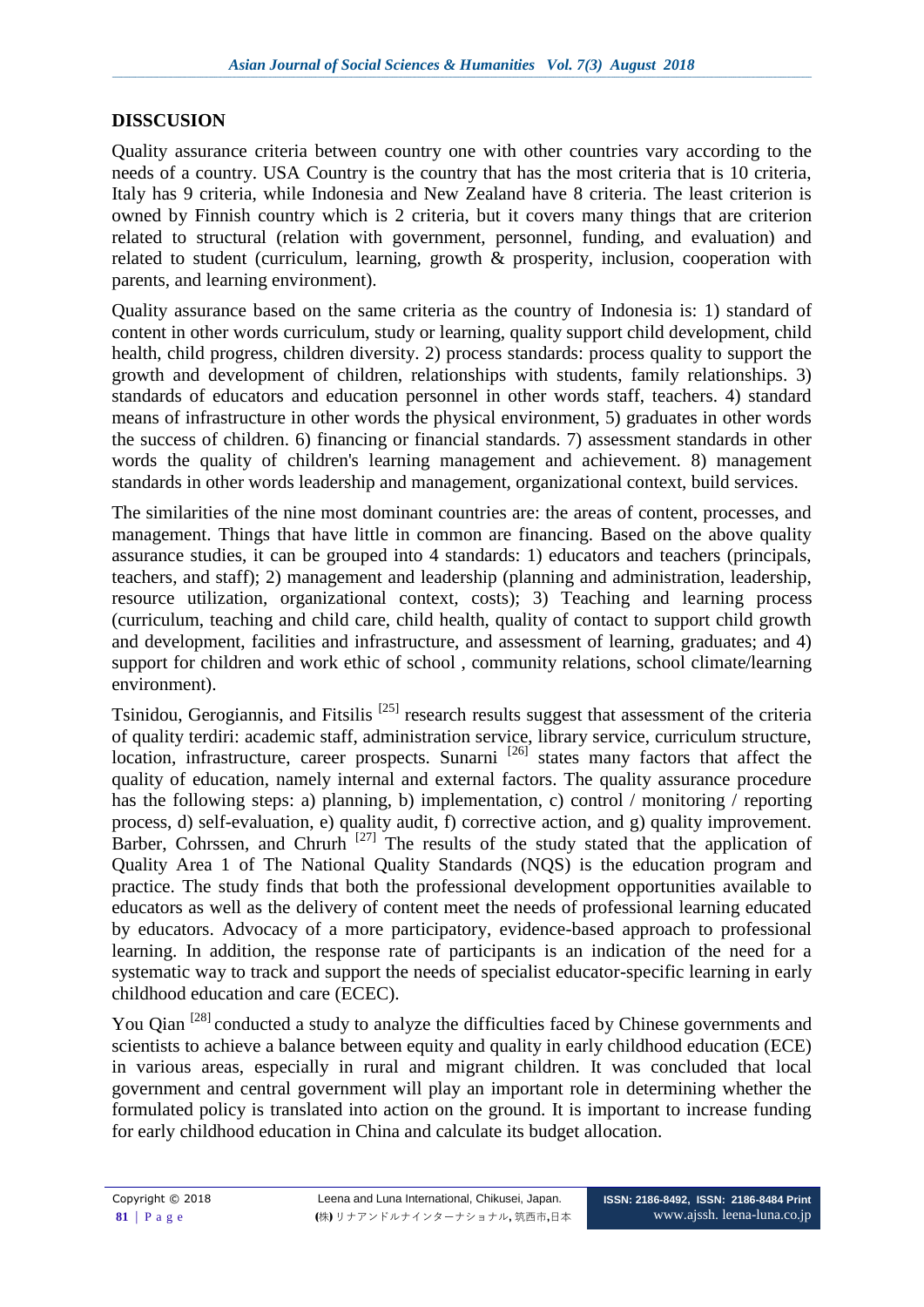Fenech  $^{[29]}$  states that three influences collectively encourage parents to think about ECE as a private and not a public issue, among others: 1) This effect is ECE's policy as 'the art of government; 2) maternal discourse that inherits motherhood; and 3) limited involvement of educators with and enforce an advocacy system. This paper addresses the possibility of educators to subvert this influence and develop activist collaboration with the goal of achieving universal provision of high quality education for all children in Australia. Krasniqi [30] research suggests that the solution of educational problems in Kosowo State today is synchronizing between theoretical and practical education to meet the demanding needs of the internal and external markets of the EU.

## **CONCLUSION**

Quality assurance criteria vary from country to country depending on the policies of each country. There are countries that have many criteria and there are countries only have 2 criteria. Differences in quality assurance criteria basically have the same goal of improving the quality of education for the progress of the state and the welfare of citizens.

Kindergarten is a unique and different organization with education on it (Elementary School to Higher Education). For developed countries kindergarten has been well managed, while developing countries kindergarten has not received a good touch from the government. Kindergarten quality standards with fewer but integrated criteria will facilitate the kindergarten to conduct quality assurance system of kindergarten.

### **REFERENCES**

- [1] BAN-PNF. (2013). *Selayang pandang akreditasi BAN-PNF sepanjang tahun 2013*. Retrieved from [http://web.banpnf.or.id/index.php/.](http://web.banpnf.or.id/index.php/)
- [2] Barber, H., Cohrssen, C., & Chrurh, A. (2014). Meeting the Australian National Quality Standards: A case study of the professional learning needs of early childhood educators. *Australasian Journal of Early Childhood, 39* (4).
- [3] Chan, B., Lee, M., & Choy, G. (2009). Competing forces: Government policy, teacher education, and school administration in hong kong early childhood education. *International Journal of Child Care and Education Policy, 3* (1), 75-86.
- [4] Creswell, J.W. (2009). *Research design: Qualitatif, quantitative, and mixed methods approaches*. Los Angeles: Sage.
- [5] Ebbeck, M., & Waniganayake, M. (2005). *Early childhood professionals leading today and tomorrow*. Sydney: Maclennan.
- [6] European Commission. (2016). *Quality assurance in early childhood and school education*. Retrieved from https://webgate.ec.europa.eu/fpfis/ [mwikis/eurydice/index.php/Finland:Quality\\_Assurance\\_in\\_Early\\_Childhood\\_and\\_Sc](https://webgate.ec.europa.eu/fpfis/%20mwikis/eurydice/index.php/Finland:Quality_Assurance_in_Early_Childhood_and_School_Education) hool Education).
- [7] Fattah, N. (2012). *Sistem penjaminan mutu pendidikan*. Bandung: Remaja Rosdakarya.
- [8] Fenech, M. (2013). Quality early childhood education for my child or for all children? Parents as activists for equitable, high-quality early childhood education in Australia. *Australasian Journal of Early Childhood, 38* (4).
- [9] Gutama, H. F. (2015). *Studi pengembangan sistem penjaminan mutu PAUD.* Retrieved from [www.academia.edu.](http://www.academia.edu/)